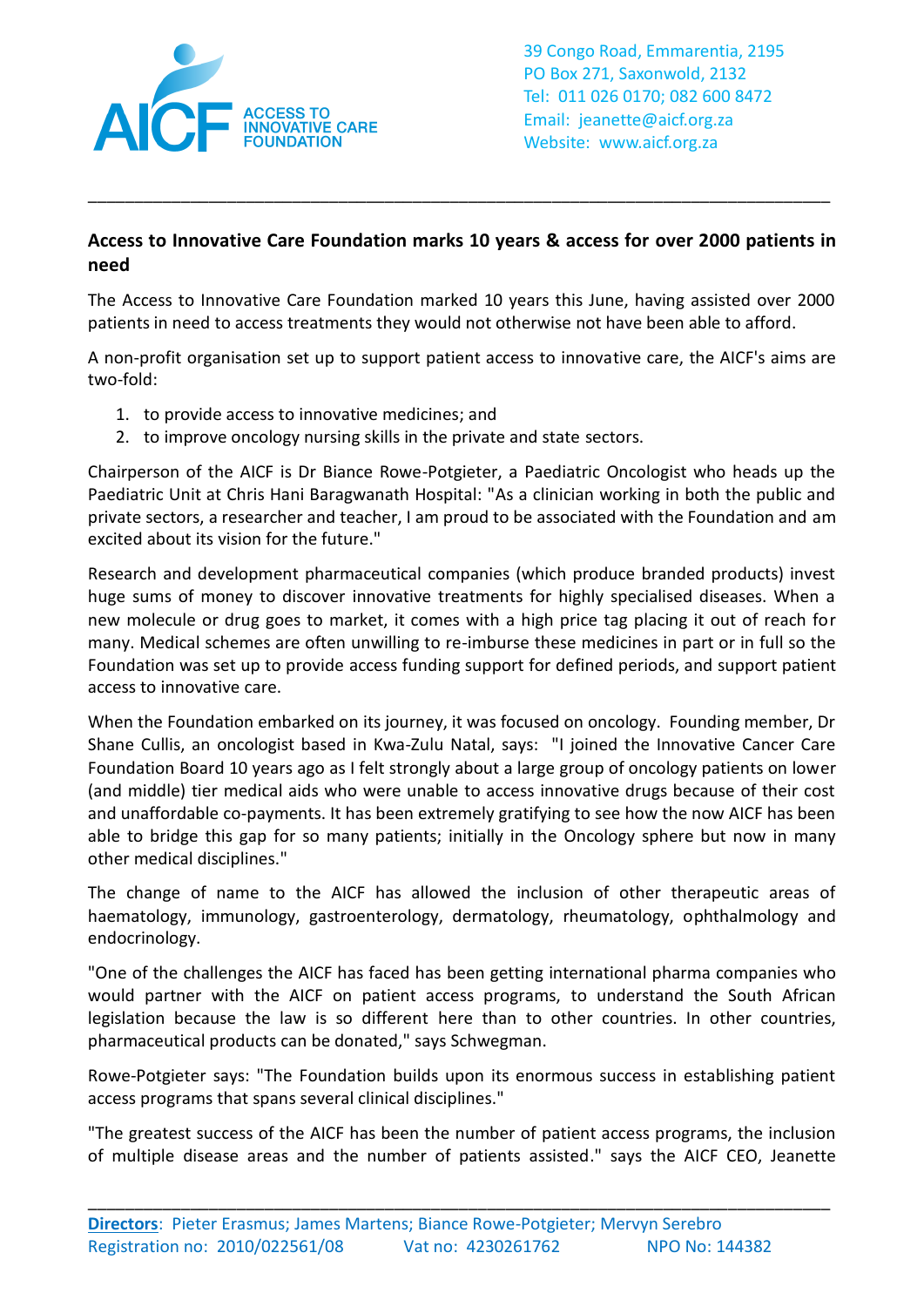

39 Congo Road, Emmarentia, 2195 PO Box 271, Saxonwold, 2132 Tel: 011 026 0170; 082 600 8472 Email: jeanette@aicf.org.za Website: www.aicf.org.za

Schwegman. "In the past, patients who have needed life-saving or life-altering medication have been willing to go do just about anything to access funding. Some mortgaged houses, others harnessed crowd-funding, or accepted or sought donations from churches, sold cars, used their pension funds or borrowed money from friends and family. There is less of a need for this as a result of the AICF programs."

\_\_\_\_\_\_\_\_\_\_\_\_\_\_\_\_\_\_\_\_\_\_\_\_\_\_\_\_\_\_\_\_\_\_\_\_\_\_\_\_\_\_\_\_\_\_\_\_\_\_\_\_\_\_\_\_\_\_\_\_\_\_\_\_\_\_\_\_\_\_\_\_\_\_\_\_\_\_\_\_

John Malan, a lung cancer patient who has benefited from one of the AICF programs, says: "A cancer diagnosis together with an estimate of remaining life, confronts one with all sorts of uninvited questions. In South Africa, we have outstanding medical professionals who assist a great deal, but one challenge they cannot resolve is the astronomical cost of medication. I was diagnosed with lung cancer and a particular gene mutation that can be treated with a medication ..... the cost makes one gasp for breath and grapple with ................... "well how long can I afford to keep myself alive?" The AICF and a wonderful medical aid have assisted substantially and removed the huge financial stress of cancer treatment."

"I am extremely grateful to the AICF program making ongoing treatment a reality for our patients." says Dr Irene Hitchin, Mr Malan's oncologist. "My patient, John Malan, has been symptom free and living a full life now for two years following a diagnosis of metastatic lung cancer. Without the support of the AICF we would not have been able to continue with treatment.

The support of the AICF to patients on lower tier medical aid is amazing and allows access to innovative new drugs that would have otherwise have been unaffordable.

I would like to congratulate the AICF on achieving the milestone of 10 years and thank you for your continuing support of our patients."

Suzan Santo, the mother of a young 16 year old boy, expressed her heartfelt gratitude to the AICF for the support provided to them. Suzan's son has Crohn's Disease and Ulcerative Colitis. The doctor couldn't complete the colonoscopy as his colon had so many lacerations and there was a risk of perforations. After several treatments didn't work, the doctor prescribed a product which was unaffordable to the family with them being on a lower medical aid option. After the doctor applied to the AICF and Suzan's son was approved for AICF support and started his treatment, Suzan said: "He feels like himself again, laughing, getting his energy back, no pain and most importantly there is no diarrhoea, and no bleeding. He is not anxious and depressed anymore. I will never be able to express in words how the AICF has changed my son's (and our) lives by contributing to his treatment."

Having built a strong reputation of good governance, trust and reliability over the past 10 years, a proliferation of programs and a growing number of doctors accessing the AICF on behalf of their patients, the impact of the Foundation is expanding. "We've helped by lessening the financial burden and allowing the patient to be treated with the most clinically suitable option," says Schwegman.

"Equitable distribution is a priority for the AICF as illustrated by the Adcetris-program that recently became accessible to state oncology patients with work being done to ensure more innovative drugs are made available to all sectors of the community." says Rowe-Potgieter.

\_\_\_\_\_\_\_\_\_\_\_\_\_\_\_\_\_\_\_\_\_\_\_\_\_\_\_\_\_\_\_\_\_\_\_\_\_\_\_\_\_\_\_\_\_\_\_\_\_\_\_\_\_\_\_\_\_\_\_\_\_\_\_\_\_\_\_\_\_\_\_\_\_\_\_\_\_\_\_\_